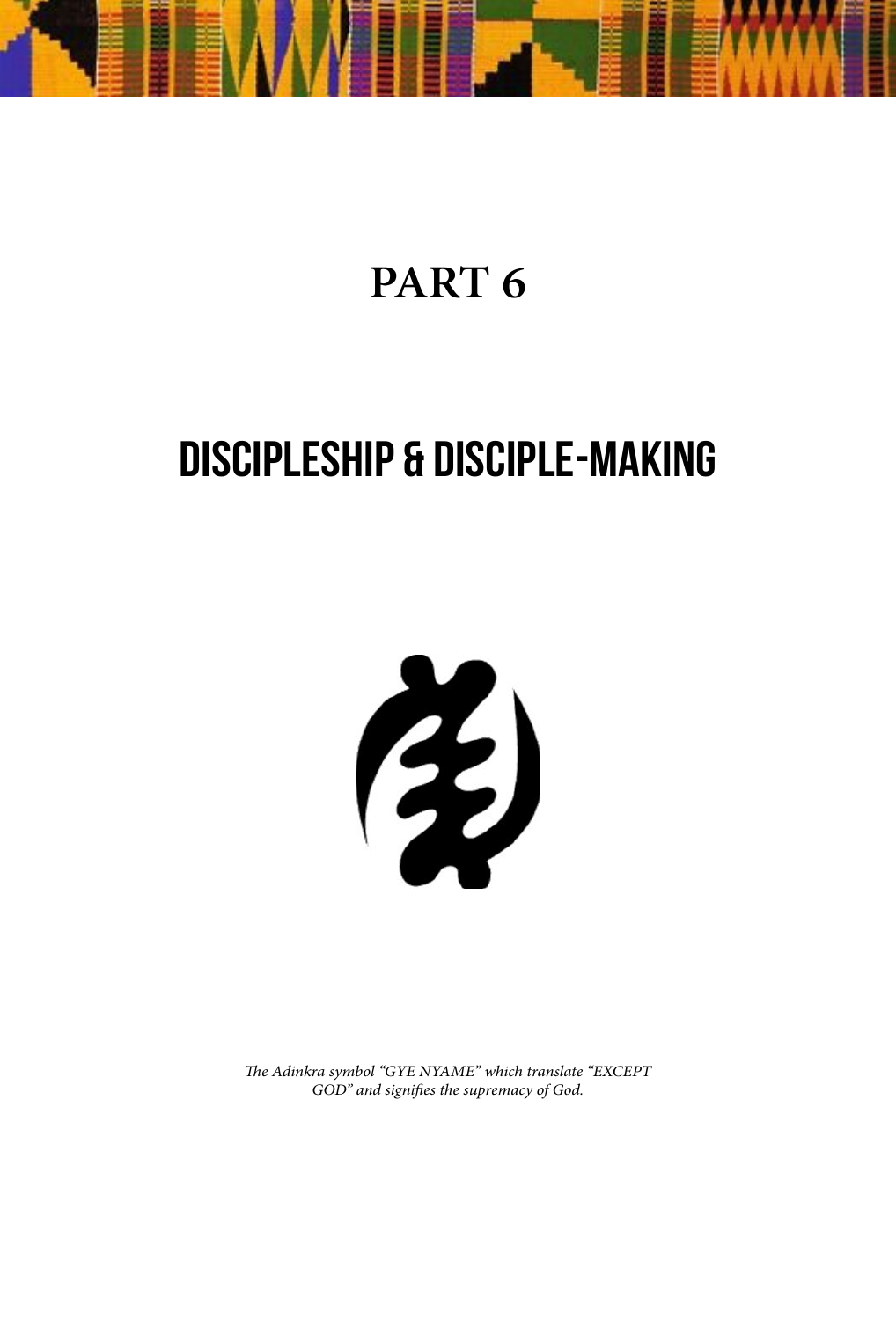## **THE URGENT CALL FOR DISCIPLESHIP IN THESE TIMES**

#### **J.F.K Mensah**

A disciple is anyone who is committed to the process of obeying and imitating Jesus until one is like Him. I take that from Luke 6:40: it says, 'a disciple is not above his teacher or master, process of obeying and imitating Jesus until one is like Him. I take that from Luke 6:40: but if he is fully trained, he will be like his master'. 1 John 3:2 says, 'when we see Jesus, we shall be like Him, for anyone who has this hope in Him purifies himself just as He is pure'. So, discipleship is the process of being discipled, and a disciple is a student, an apprentice; a learner (from the Greek word, 'mathetís'). Mathematics and 'mathetís' come from the same 'root word'.

A disciple is anyone who is committed to the process of obeying and imitating Jesus until one is like Him. I take that from Luke 6:40: it says, 'a disciple is not above his teacher or master, but if he is fully trained, he will be like his master'. 1 John 3:2 says, 'when we see Jesus, we shall be like Him, for anyone who has this hope in Him purifies himself just as He is pure'. So, discipleship is the process of being discipled,

and a disciple is a student, an apprentice; a learner (from the Greek word, 'mathetís'). Mathematics and 'mathetís' come from the same 'root word'.

With that definition, it is clear that when we say we are producing a disciple, it means we are in for a person that, at the end looks like Jesus, lives like Jesus, talks like Jesus, and ministers like Jesus. This now brings us to what I call 'checklists for discipleship'. My first one (and you would have guessed by now) is the goal of discipleship. In discipleship, unless the person arrives at permanent, stable

and consistent Christ-likeness in character, in doctrine, in ministry in fruitfulness, and in intimacy with God, your job is not done.

It is important to check the following five points.

#### **1. The selection process.**

You can see in John 1:39 that the first disciples of Jesus who early on were disciples of John met Jesus after John pointed to Jesus and said, 'this is the lamb of God who takes away the sin of the world'. Jesus asked them, 'what do you seek?' And they answered, 'Rabbi, where do you live?' Jesus said, 'come and see'. So they went to Jesus, it was about 4:00pm and they stayed overnight. The next morning Andrew found his brother, Peter and said, 'we have found the Messiah', and brought him to Jesus.

But in Matthew 4:19, when Jesus met them fishing in Galilee, he told them, 'follow me and I will make you fishers of men'. Finally, in Mark 3:14-15, which agrees with Luke 6:12-13, we are told, 'in those days, Jesus went to the mountains to pray. He continued the whole night in prayer to God and when it was day, He called his disciples to Him and He chose twelve, whom He named apostles, that they should

> be with Him'. So the selection process was not haphazard. Jesus took a period of over one year before He finally selected His 12 disciples.

> When you look at it, Jesus' ministry was side-by-side with John the Baptist's ministry up to the time He chose the twelve to be with Him. You can see that He observed them, and He prayed all night about them. When you read John 17, three times, Jesus told the Father, 'the men you gave me, these men you gave me, they were Yours, You gave them to me'. He was sure that it was God who

handed those people to Him, and He gave account of that, because he said, 'those you gave me I have kept them. None is lost except the son of perdition'.

For many of us, we choose disciples haphazardly, and we are surprised that they are not faithful. We are surprised that they don't last. We are surprised

In discipleship, unless the person arrives at permanent, stable and consistent Christ-likeness in character, in doctrine . . .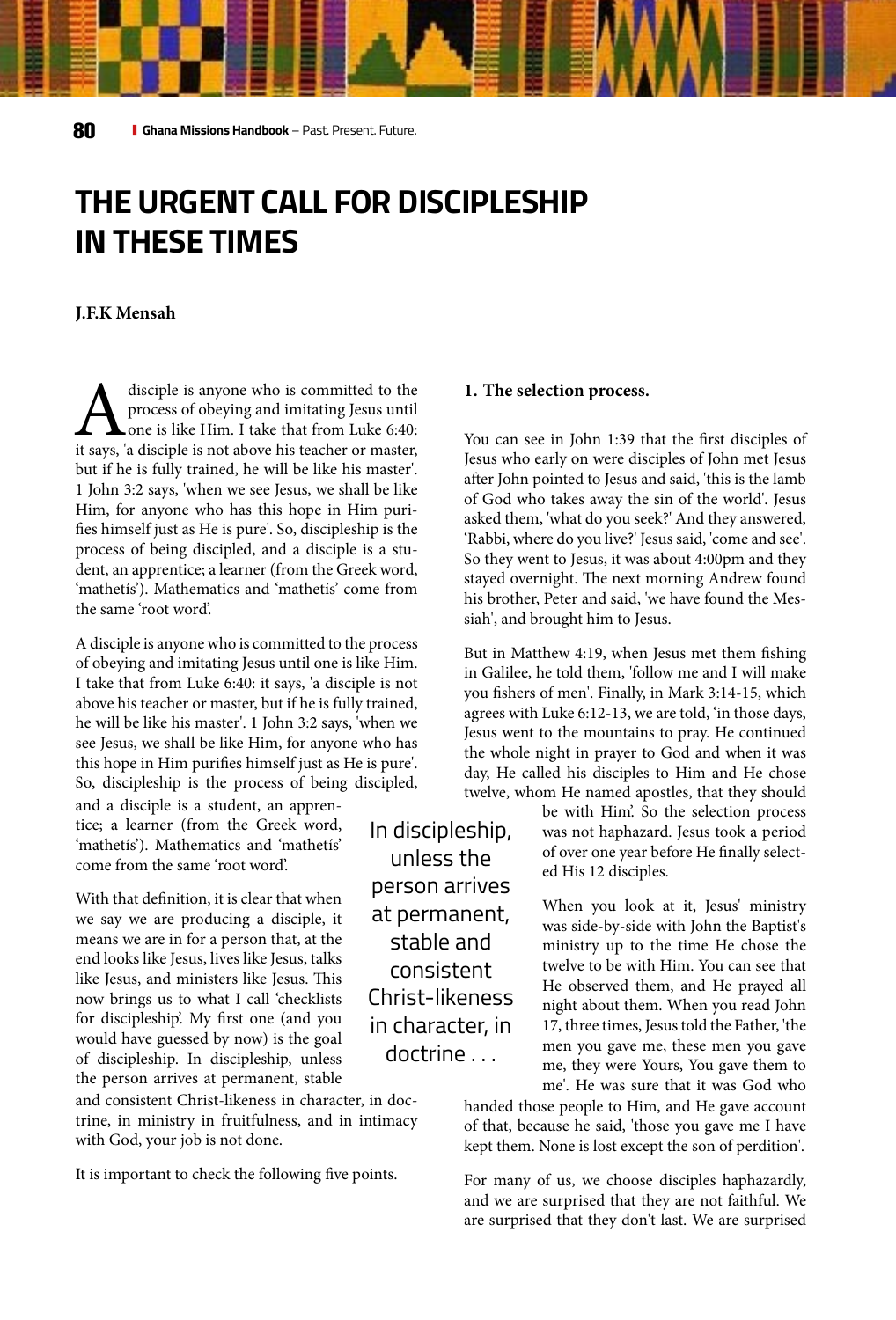that they are not fruitful. The number one place we need to watch is the selection process.

#### **2. The content of our discipleship.**

If we do not have the end in mind, we will expect our disciples to produce fruit which we never put into them. When

 The majority of the Church is still quite dependent on clerical leadership and is not fully released. "My pastor says" is still reigning.

I left secondary school and came to the university, some of my friends branched into the Medical School, others into the Law School, and some went to KNUST and studied Architecture.

After the years, those who went to Medical School became doctors. Those who went to the Law School became lawyers, and those who went to the School of Architecture, became architects. Why? The content of what is taught in those schools produced the results of a doctor, a lawyer, and an architect. One of my classmates, our school prefect, flew one of the flights. When they mentioned his name, I thought, I think I know this guy. When the plane landed at the Kotoka International Airport and he got out, and here was my school prefect. He flew the airplane just because when we all left school, he went to a place where the content of the school made him a pilot. Many times, we are surprised, 'this disciple of mine cannot cast out demons, he cannot heal the sick, he is not able to overcome pornography', etc.

The question is, what did you put in them? The content or curriculum for discipleship is what gives you the end-product. Our churches and members are like this because of the kind of sermons we preach to them. In computer language, they say garbage in, garbage out—what you put in is what comes out.

#### **3. The kind of training, character building and knowledge that we model before them.**

This is important because, Paul says in 1 Corinthians 11:1, 'be imitators of me just as I am of Christ'. In Galatians 4:19, he says, 'my little children in whom

I travail till Christ be formed in you'. The disciples we produce look at our character and the kind of coaching and training we model before them. This is why it is called discipling. If you want your disciples to pray, you must pray. If you want your disciples to memorize Bible verses, you must memorize Bible verses. If you want your disciples to win souls, you must actively win souls. The discipler is the model for the disciple.

If you tell them to memorize Bible verses while you comfortably do not partake of any memorization, you are shooting the message in the leg because in Matthew 23:2-3, Jesus said, 'the Pharisees sit on Moses' seat therefore everything they tell you do, but don't do what they do for they say and do not do'. In Acts 1:1, it says, 'Theophilus, in the last treatise, I told you what Jesus begun to do and to teach'. So the model we hold before the disciples is critical because it speaks volumes, it shouts louder than what you are telling them.

#### **4. The duration of our discipleship.**

I have interviewed a lot of churches and church members and for most churches, a discipleship class is like one month, two months, three months, then afterwards, you leave the discipleship class and join the main church—discipleship is done. They treat discipleship as if it was

a new converts' class. Now let me ask you, if you finish discipleship class in three months, then what is the main thing you have now come to do? A disciple is not above his master. If he is fully trained, he will be like his master. Discipleship does not end until you are like Jesus. So, with the way we have given one

 The majority of the Church is still quite dependent on clerical leadership and is not fully released. "My pastor says" is still reigning.

month, two months, three months to discipleship, in order to continue with the main church activity and more mature things, what is the more mature thing than discipleship?

Jesus said in Luke 14: 25-26, when the great crowds were following him, that, 'if any man follows me and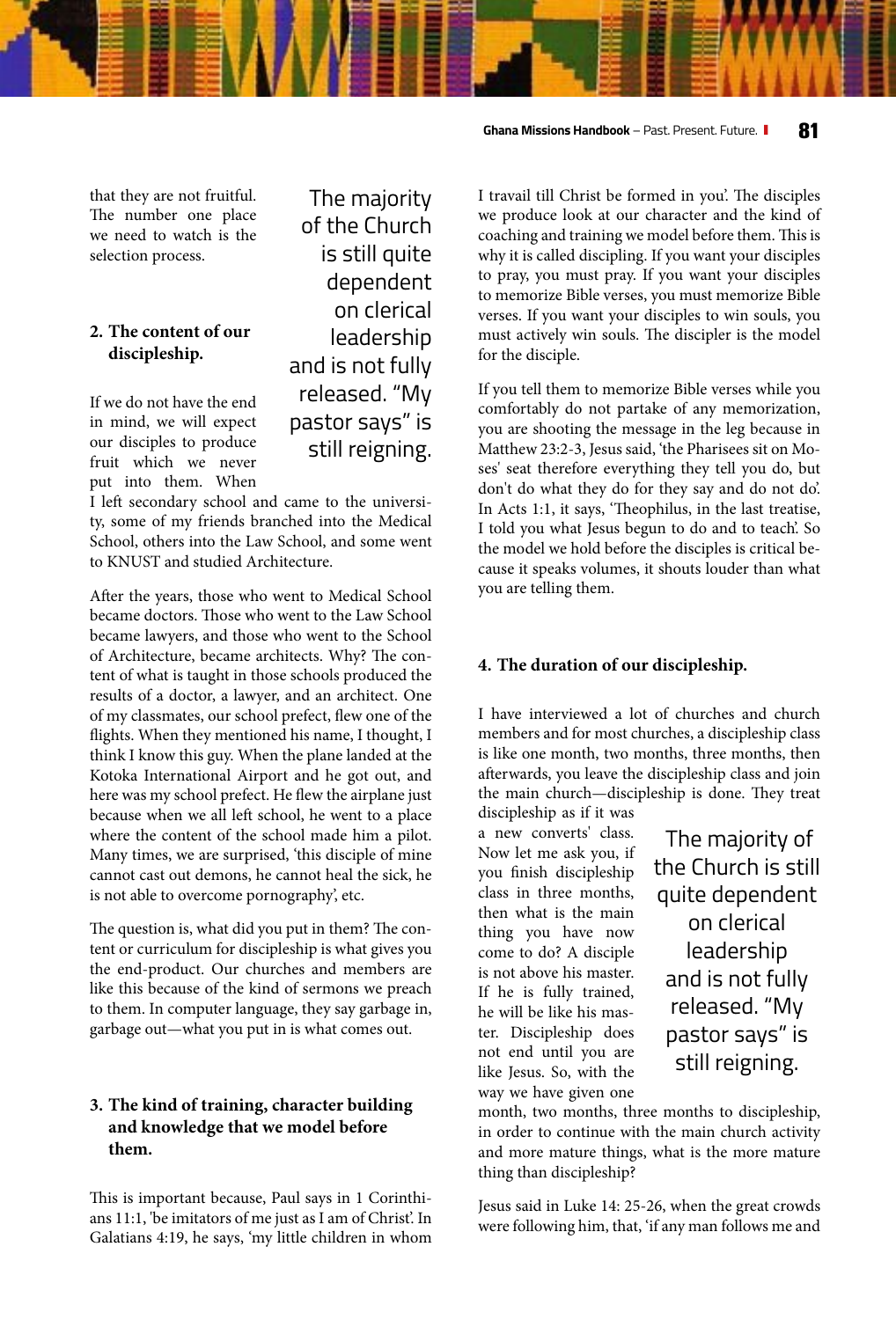cannot hate father, mother, brother, sister, wives, children, and his own life, he cannot be my disciple'. He said in Luke 9:23, 'if any man wants to follow me, let him deny himself and take up his cross daily'. In Luke 14:33, He says, 'if a man cannot forsake all he has, he cannot be my disciple'. The kingdom of God, according to Matthew 13:44-46, is like a treasure somebody found in the field and afterwards went and sold everything he had to buy it. The kingdom of God is like a merchant searching for precious pearls and when he found one of great price, he went and sold all he had to buy it. God's kingdom will cost you all. Jesus will not accept a Lordship which is 90%, He doesn't even take 99%, and He demonstrated it in the rich young ruler.

So, in allocating a month, two months, three months for discipleship so that we can go on and do other things, we are making the average church member think that, discipleship is kindergarten, but according to Acts 11: 26, when Paul and Barnabas gathered the church in Antioch together, for a whole year, they taught them. It is in Antioch that the disciples were first called, 'Christians', because they were looking like Christ.

#### **5. The issue of reproduction.**

I read the 20th anniversary reprint of Dr. Bill Hull on the discipleship movement in the United States of America and he was saying that the failure of discipleship in America is that, disciples are not reproducing. Discipleship is going on but reproduction is not going on. When there is no reproduction, there is no discipling because Jesus said in Matthew 4:19, 'follow me, I will make you fishers of men'. In Mark 1:17, He said, 'follow me, I will make you become fishers of men'. In John 15:16, He said, 'you did not

choose me. I chose you. I appointed you to go and bear fruit that your fruit should abide'. In John 15:2, He says that, 'any branch in me that does not bear fruit, my father cuts it off and any branch that bears fruit, He prunes it so that it can bear more fruit'.

In 2 Timothy 2:2, Paul says, 'the things you have heard from me in the presence of many witnesses, the same commit to faithful men who will be able to teach others also'. If there is dis-

The whole of the USA, with over 230 million people is using only English. You cannot do that in a typical African country.

cipling going on, reproduction must happen. Jesus said, in the John 17 high priestly prayer, 'I'm praying for them and I'm praying for those who will believe on me because of their word'. Jesus saw multitudes believing on him through the message of those he had discipled. There is nothing like a disciple who is not reproducing, and we need to watch it. If your disciple is not standing, if your disciple is not reproducing, it means that there's something wrong in your discipling process.

#### **Why is discipleship critical in missions and particularly for Africa?**

#### **1. The language and culture problem in Africa is a big issue.**

Africa is still just about 17% of the world's population, at most 20.5%, depending on which statistics you are leaning on. But 30% of all the languages in the world are in Africa. This means that in a nation like Ghana, taking the ethno-linguistic people groups, plus the foreigners who are in the country, we are already up to about 110 different ethno-linguistic people groups. You're talking about the Basare, the Frafra, the Nzema, and the Akpafo, name them.

Nigeria alone has over 500 ethno-linguistic people groups. With so many languages, it is difficult in Africa to just decide that you are going to use the traditional missionary method of going to live five, ten, fifty years among the people group and learn the language before you start preaching and teaching and discipling. The whole of the USA, with over 230 million people is using only English. You cannot do that in a typical African country. You cannot use any of the tribal languages to speak for the country.

> From my own experience, when the Navigators missionaries came to Ghana, I was one of the first people they discipled because the University Christian Fellowship, donated myself and the team to the missionary, Dave Hall and his wife, Sherry to disciple. We met with him for one whole year, week after week. He taught me my first 60 Bible verses which I memorized. During that time, he could not speak Twi, Ewe and any of the Ghanaian languages. The common language was English between me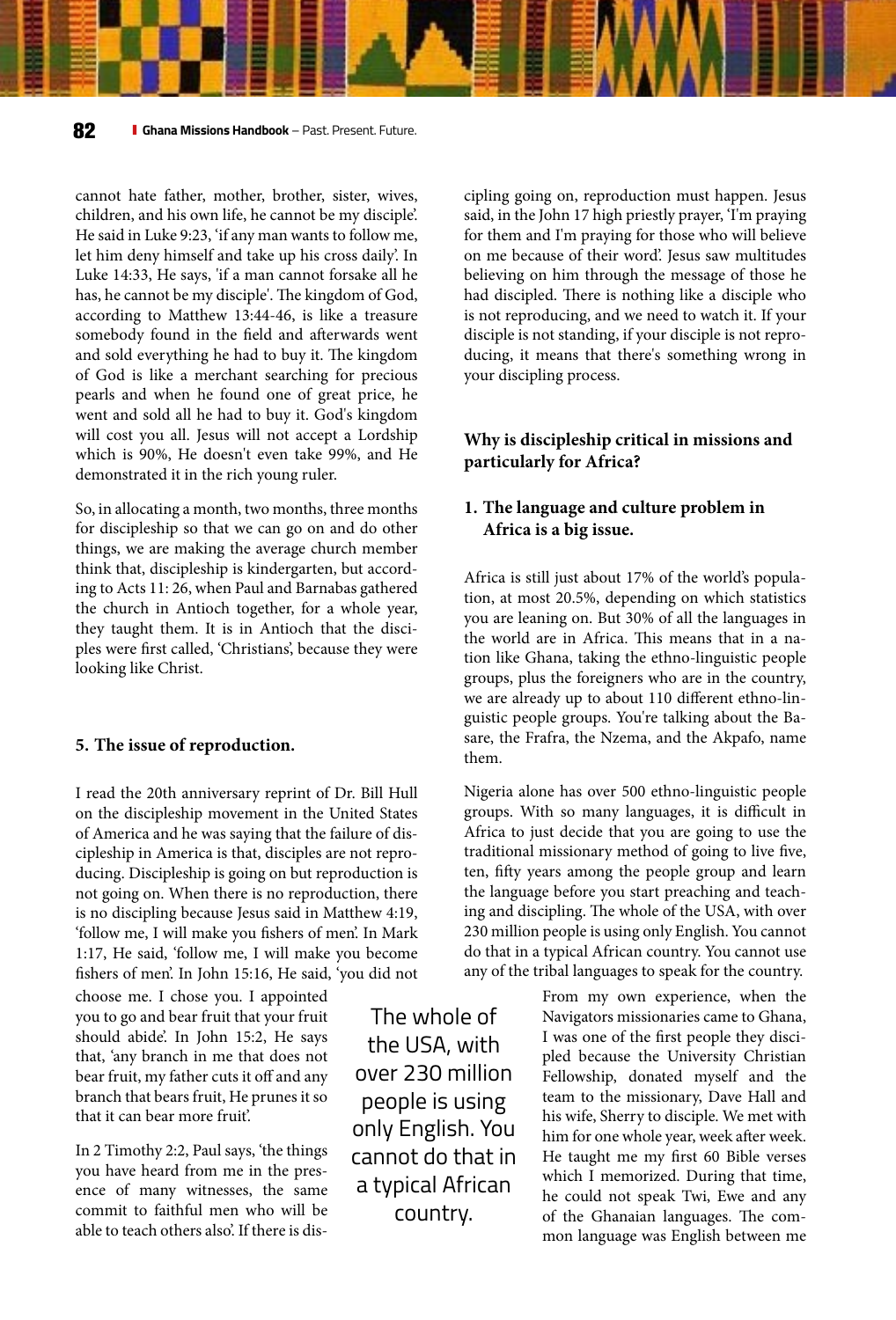#### **Ghana Missions Handbook** – Past. Present. Future. **83**

and himself and the other students who were with him. But you know what? When I left the university, it wasn't long before I became the Volta regional pastor for our church. I speak my native language, Ewe fluently. I read Ewe fluently. So with the 60+ Bible verses memorized in English, I travelled from Aflao and Denu to Kpasa, and I organized over 77 crusades. I pastored in Hohoe for twelve years and spoke my native language.

This is critical because after being discipled, you are in a position to carry Christ to your culture and to your language. This is different from when the person is just a church member. I have gone to many places to preach and I call people who have been going to church for 20 years, some of them for 30 years. I call them to the front and I ask them to give me 20 Bible verses and they are not able. After 20 years in church, when such a person goes back home to his village, he cannot transform the village because he does not have enough of Jesus's words in him to make a difference.

#### **2. Missionaries don't last in the field forever.**

Even Jesus, after three and a half years, he went back to heaven where he came from. So, the missionaries will go. One of the reasons why our churches in the North close up and die is because a banker, a teacher, lecturer, a nurse from the southern Volta region was transferred to Nyankpala or Savelugu, and

among other things planted a church, but did not disciple anybody. So by the time they are transferred back to the South of Ghana, there is nobody to handle the church and the church dies. I was very saddened when the first headcount of Christians in Ghana was done in 1989. I was at that conference and they said over 5,000 villages in Northern Ghana, Upper East and Upper West did not have any evangelical church.

So all the churches, all of us who were pas-

sionate for church planting, the gospel and missions started moving out to the North and churches were planted. Over a five-year period, the statistics came back, that over 1000 churches had been planted and several of them had closed up. It was closed because the Southerners who went to open the church did not disciple anybody and they were transferred back home and that was it. We need to disciple the people in such a way that when you are with a Frafra, a Dagomba or you are in an Nzema land, when you are leaving, there is somebody there who has been so discipled that he too can pass on the discipling process to another person. He can make disciples who make disciples, who make disciples.

#### **3. Disciple-making is critical for missions because there are certain philosophical issues, theological issues and challenges in every culture that only discipled sons of that culture can unlock.**

My father's brother was the Paramount Chief of our hometown for 60 years and then he died. For 20 years, they could not find a Paramount Chief to replace him. They grabbed my brother's son and he became the Paramount Chief. There are things around the throne of the paramount seat, which no foreign missionary will ever be told because they are tribal secrets and gems, which are guarded almost with the lives of those who know them. Only the sons of the soil, only the indigenes, those who belong to the tribe can analyze those things and know whether this kind of drum is a social drum, a demonic drum, a drum for fornication or a drum for executioners. Sometimes, some of our white missionaries even go and buy necklaces made of cowries and put them on and they think it is African

> culture, but you and I know what cowries are used for. Certainly, no pastor in Ghana will put on a necklace with cowries because we understand our culture and once we are discipled, we can easily discern what is not Christlike. Therefore, if the missionary makes a mistake of just churching the people and not discipling the people, he cannot break into the culture. This is the reason why after almost 200 years of Christianity in Ghana, our chiefs, our linguists and the whole chieftaincy body is untouched by

the gospel.

Also, I want to raise the issue of poverty in Africa. The disciple-making method we use, the church planting methods we use, the evangelism methods we use must take cognizance of the fact that the average African lives below \$2.00 a day. How much

Even Jesus, after three and a half years, he went back to heaven where he came from. So, the missionaries will go.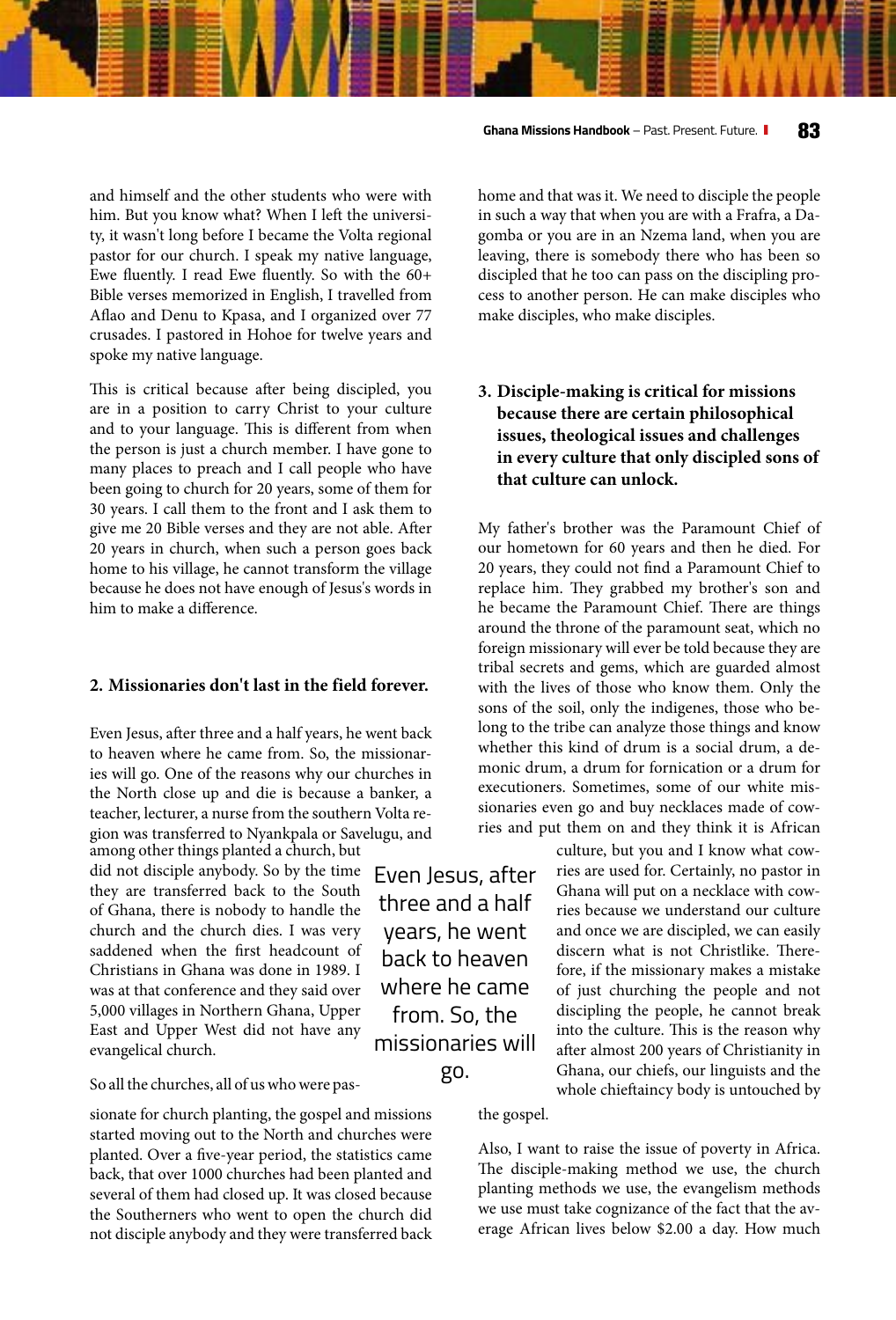are our pastors paid? If we want to use expensive methods of evangelism, disciple-making and church planting which have failed because we cannot raise up chapels and expensive clergy to man the influx of new souls that are coming to the church in Africa, we cannot handle it. The church in Africa will continue to remain a baby church if we don't change the way we are doing missions, because multitudes are entering the church, 50 million in one year. How do you handle that? If there's no discipling, you can just gather them in a church and there is very little change.

I don't want it to be said aloud, but as a Ghanaian, even though we all champion the fact that we are 71.2% Christian, 50% of Ghanaians are nominal. On the life, no one comes to the father, but

the average, only about 20% of Ghanaians actually go to church. And of those who do go to church, Monday to Friday in the offices, they are the same as people who don't go to church. Bribery, corruption and the evils of society are not being caused by Muslims. Let us be honest about it. If there are ten people in the village and seven are Christians and three are Muslims and that village is full of bribery and corruption, full of social evils, exam malpractices and etc, is it the three people who are causing it or the seven people who are in the village? The church in Africa is receiving the gospel and growing but the personal character of the average Christian is lamentable. I

doff my hat for the Africans here and there who are men and women of integrity. You cannot challenge the fact that they know Jesus, but the great majority of church-going Ghanaians are nothing to write home about—I can tell you story after story.

I normally go casually to places and when they later find out that I am a pastor, their attitude towards me changes. I am ashamed of that type of hypocrisy. Without discipling the people, we are doing African Christianity a great disservice. Now that the whole world has to look up to Africa for Christian leadership because we are in the majority, and the church here is growing while it is dying in the West, we must give them a Christianity that is truly Biblical and truly African.

This is why we need to disciple. I won't spend time on Islamic militarism. Militant Islam can make all our Christianity nonsense if we don't disciple the people for them to know that, to suffer for Jesus, to

multitudes are entering the church, 50 million in one year. How do you handle that? If there's no discipling, you can just gather them in a church and there is very little change.

die for Jesus, to endure for Jesus is what is required of a disciple. This is why the missionary and missions must major on discipleship and disciple-making.

I will conclude with a few of the challenges that the 21<sup>st</sup> century is introducing.

#### **1. The hatred for absolute truth.**

Society is becoming more and more accommodating, so the socio cultural landscape cannot see why Jesus says in John 14:6, 'I am the way the truth and

> by me'. Why do you say that? Do you want to eliminate every other religion? They cannot bear it that, the Christian says the Bible is the only word of God and that certain things are bad before God and certain things are right before God, because the Bible says so. The recent release by the United Nations is that, the church is its worst enemy as far as carrying out the freedom and human rights they want to propagate is concerned.

> These are the times we live in. If we don't produce disciples with conviction, people who know the truth, stand for

the truth and are ready to die for the truth, we shall lose the market. 1 Timothy 3:15 says, 'the church is the pillar and ground of truth in the universe'. In John 17:17, Jesus says 'sanctify them in Thy truth, Thy Word is Truth'. In John 8:31-32, He says, 'if you believe in me and you continue in my word, you will know the truth and the truth will set you free'. Today's generation doesn't want to hear that.

If you are coaching a disciple in these times, and you don't build people of conviction, people who are persuaded by truth and prepared to stand for the truth, like Shadrach, Meshach, Abednego and Daniel, your disciple will be washed away in no time.

#### **2. We have come face to face with gay pride.**

The LGBTQ fraternity is calling us people who have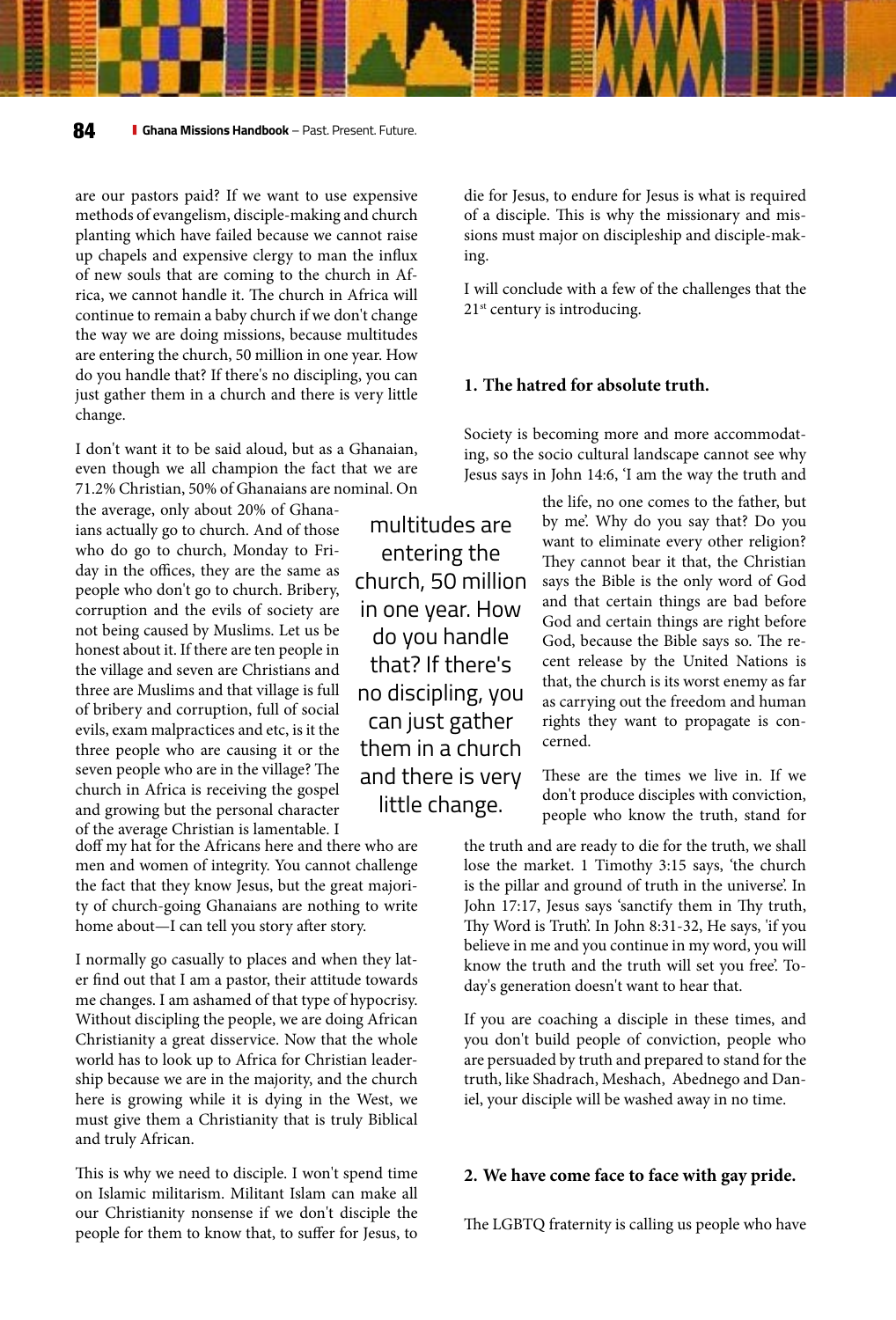homophobia, because we are saying it is wrong for you to be a homosexual, to be a lesbian, to be involved in pedophilia and to be queer or bisexual.

We are saying no, that is an abomination to God, and society doesn't want to hear that. In fact, as for the US now, if you will not allow LGBTQ, you can't win their votes. This is where society has come. These are the times we live in, the reality of the times that we are in.

#### **3. The rise of atheists and agnostics**

These people say, 'I was a Christian, I was born in a Christian home, I was bred in a Christian home, but I don't believe in God again. I don't believe there is any God, even if He is there, I don't know. I choose to believe in evolution and I don't believe in judgment, eternal life and resurrection'. Europe is filled with them, not to mention China and all that is going on around us from Japan to even the U S. The George Barna report, from the Pew research doesn't have a good story to tell us. Even for those who go to church once a month, some of them responded that Sodom was the wife of Gomorrah when they were asked, what is Sodom and Gomorrah? The church is in a very sorry state. What used to be a mission sending force has become a place in need of missionaries.

Now, Proverbs 24:10 says that, 'if you faint in the day of adversity, your strength is small'. And Jesus has told us about the two men in Matthew 7:24-27, who built their houses; one on the rock, one on sand. The rain came down, the storm, the flood, and the one on the sand fell. We need to pay a little more attention to our children. Many times, I included, many parents do not know their children. Character is not built overnight. It is a set of habits that become character. Therefore, you cannot have a child who will fall over night. It never happens. Even for Judas Iscariot, John 12 says he was already stealing money from the money bag, which Jesus entrusted to him. We need to do a lot more thorough work on our Christian children. If after that, something happens, we are not surprised because we can already begin to see the trends, and in all grace plus parenting, that's all we can entrust ourselves to. Jesus himself took time with His disciples. He worked on them.

It is a set of habits that become character. Therefore, you cannot have a child who will fall over night.

So even after Satan shook them and they all run away, when they came back, they died for Him.

A Christian can be a believer in word and an atheist in action because we see Christians who speak boldly but when it comes to acting their faith, they act differently from what they speak. This is the reason discipling is critical. The fallen man, even after accepting Jesus as his Lord and personal Savior, has his heart operating

at two levels. In Romans 7, Paul was saying that, 'I know that no good thing dwells in me. The good I want to do, I am not able to do. The evil I don't want to do, I find myself doing. I know that it is no longer I; it is sin dwelling in me'. Even for myself (I use myself because I have been a Christian for about 47 years now and by the grace of God, I have not backslided) but any time I relax on myself, I am still tempted by girls.

This means everlasting watchfulness. If you cannot do this, you will be a Christian for a long time, but you will fall to your own dismay. Luke 4:13 says, 'Satan left Jesus for an opportune time'. Even with Jesus, after 40 days of fasting, Satan got near and tempted Him. When he didn't succeed after three attempts, he left Jesus, not forever, but for another opportune time to engage him. Every Christian is vulnerable. Jesus says, 'he that endures to the end will be saved'; Matthew 24:13. Nobody should take anything for granted. None of us is beyond being tempted. 1 Corinthians 10:12-13 says, 'anyone who thinks he stands should take heed, lest he falls'. We are all are vulnerable. We are depending on the grace of God, we are depending on the Holy Spirit, we are depending daily on God's promises and putting in all the hedges and things we need in order that we will run with perseverance the race that is set before us, looking unto Jesus, the pioneer and perfecter of our faith. May it be that, none of us will relax and get home safely. Amen.

For the African Christian, if there is no Holy Spirit fellowship and empowerment in their discipling process, you are joking. Africa is full of 'Mami Wata', witches, 'Chakpana', 'Lebiezo', 'Nana Tungu', 'Antoa Nyamaa' and you name them. The evil spirits are not dreams in Africa. They are realities we live with in Africa. Till today, the world president for Voodoo is from Benin. Benin is the only country in the world that has a voodoo national holiday. So, if you are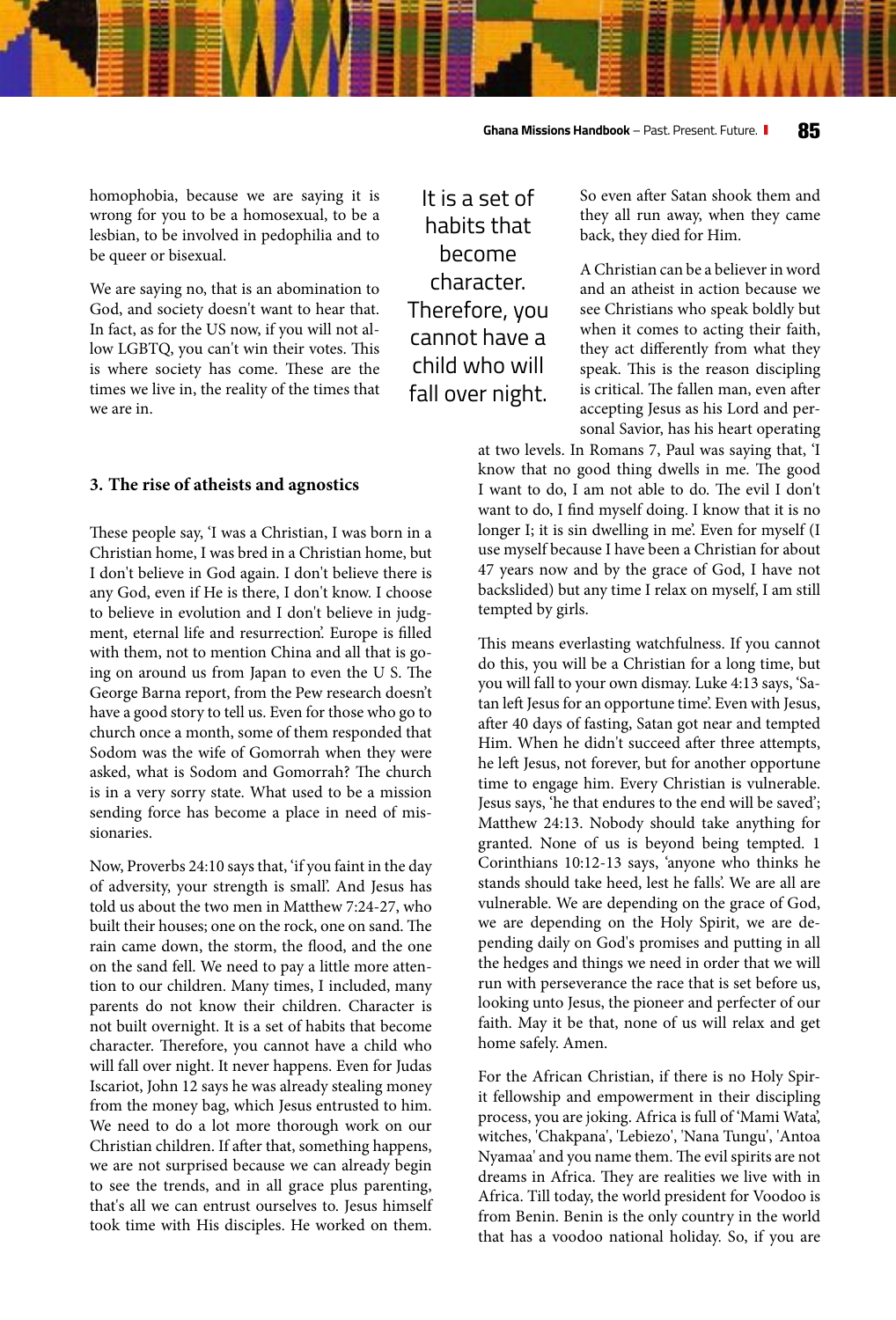discipling somebody in Africa and you do not bring in the empowerment of the Holy Spirit, fellowship with the Holy Spirit and the gifts of the Holy Spirit, you are joking, because so many things happen, and the disciple is not able to face them because they are spiritual issues. If you are not able to handle them, he leaves the faith and he goes to pour libation. That is the place of the Holy Spirit in discipling. He must be included and have His place.

| if there is no     |
|--------------------|
| <b>Holy Spirit</b> |
| fellowship and     |
| empowerment        |
| in their           |
| discipling         |
| process, you are   |
| joking.            |
|                    |

The best time to disciple a human being is in his youth. Our Junior High Schools, Senior High Schools, and the Universities are critical because, if they are not discipled by that time, they grow up to be caked adults who hear the gospel but find transformation very difficult. Just like a young tree, if you want

to bend it, it is easier than an old adult oak. If you want to bend a twisted adult oak, you will just break it. Fortunately for us the Scripture Union, GHAFES, The Navigators, the Campus Crusade and various groups are working on campuses and it is time to highlight discipleship and disciple-making in such a way that even if the churches are not prepared to embrace it, the para-church organizations will capture our youth for us. If they can get a good enough

curriculum to work on them, we shall not lose them because they will be the oaks for the future of the church, but with undiscipled youth, when they get into position of power...

If Ghana needs doctors, we have the Medical School. If Ghana needs lawyers we have the Law School. If Jesus says, go and make disciples, the church must set up discipling schools, which can produce disciples, who will make disciples. Amen.

**Rev. JFK Mensah** and his dear wife Georgina have been in ministry together for more than thirty years.



Their greatest passion is working to produce fully functional Christlike disciples. JFK serves as General Overseer of the Great Commission Church International, headquartered in Ghana, and recently ended a term as the Area Leader for Northwest Africa in Pioneers Africa, a missions organization.

JFK is also the President of

the Christlike Disciplemakers Movement, an interdenominational initiative for making Christlike disciples worldwide. The disciples he is raising use their calling and gifting for finishing the task of the Great Commission and preparing the body of Christ for His Second Coming. He is also the Rector of the Movement's accredited Bible School, which offers Certificate and Diploma courses in Missions and Discipleship.

*He shared this message at GEMAFEST 2020.*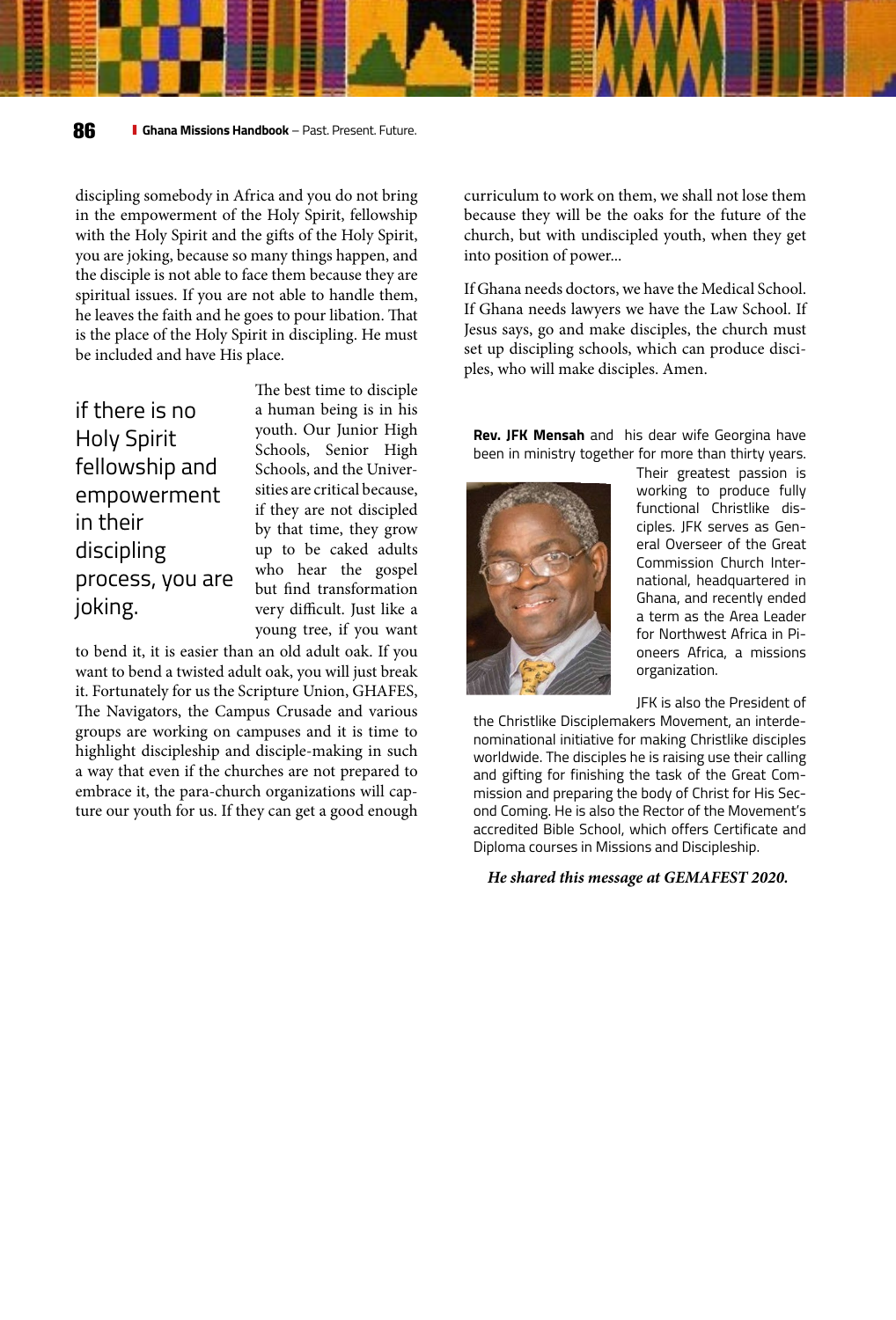## **Disciple-Making: Active Learning, Adopting and Practicing**

#### **Saviour T.H. Daitey**

The journey with Christ is truly a cross-<br>bearing one. However, that may be<br>experienced differently with regard to<br>where He's called you to serve, how He called you bearing one. However, that may be experienced differently with regard to where He's called you to serve, how He called you to serve, when He called you to serve, and how you responded to the call to serve. As for why He called us to serve, it is the same for everyone —that as grateful souls that have been redeemed, we will be preachers and disciple-makers of Christ amongst the unevangelized, teaching them to obey what He has commanded us. We all know this in the threeworded phrase: The Great Commission (Matthew 28:18-20). When we arrive at that truth with our gaze transfixed on the finished work of the cross, we become untamed obedient disciples of Christ who in turn make obedient disciples of Christ at our places of calling—whether within the 10/40 window (the most unreached area spanning across Africa and Asia from 10 degrees latitude north of the equator to 40 degrees latitude north of the equator) or outside the 10/40 window. He equips us with wisdom and strategic ideas to work effectively for His glory.

God Himself becomes the love-driven message in our hearts and on our lips as disciple-makers, so that we are willing to give our time, energy, resources and life to the message of the cross. With my few years of being involved in disciple-making, I have come to understand three things: (1) it is God who starts His work amongst the people we want to reach; (2) the need to mobilize people to pray is crucial; and (3) focusing on reproducing, replicating, or multiplying indigenous disciples, indigenous leaders and indigenous churches is what the work is about. With this, I have come to love the principles of Disciple Making Movements (DMM) and Church Planting Movements (CPM) which opened my understanding into the Acts-of-the-Apostles kind of ministry. I have joined in it with a passion for His name, since the day I left the polytechnic as a Pharmacy Technician in 2016 and went on to train as a Christian Apologist in 2018, asking Him on a daily basis to make me a tool in His hands as He pleases. Now an active practitioner of these DMM principles, I would like to highlight a few biblical protocols I have learned, adopted and practiced within the scope of DMM and CPM that I found very effective. They are neither magic bullets nor the only protocols to adopt in disciple-making, but they definitely work in almost every context of disciplemaking. They intentionally demand our attention in an ongoing way to see a movement of disciples emerge.

Firstly, *our attention to God's word* is a crucial invitation. We all come from different Christian denominational backgrounds that influence our view of ministry. As important as that may be, we definitely don't want to put our denominational cultures in front of our work amongst cultures that are not our own. Even the traditions of the organizations we work for must not come first. Our traditional culture is another aspect to be humbled within the culture we're reaching. The ultimate is God's word. It is the only way we can be sure of the message we carry. God's word is not culturally biased; it is not denominationally biased, organizationally biased, nationally biased or racially biased. Every culture, race, language, people group, nation, etc., finds its place in the word of God and is able to relate well with how it communicates to them. It is biblical truth that makes sense of the real world for the lost, and putting the word of God before them helps them to discover God for themselves in a meaningful way that God reveals with respect to whatever background they belong to. In fact, you can't make disciples without focusing on God's word. Any disciple made with extra-Biblical traditions is made to follow you and not Christ. Don't confuse that with what it means to reproduce biblically obedient disciples like yourself in Christ as Paul was confident enough to charge others to imitate him like he imitated Christ (1 Corinthians 11:1).

Secondly, *extraordinary prayer multiplication* is another invitation every disciple-maker must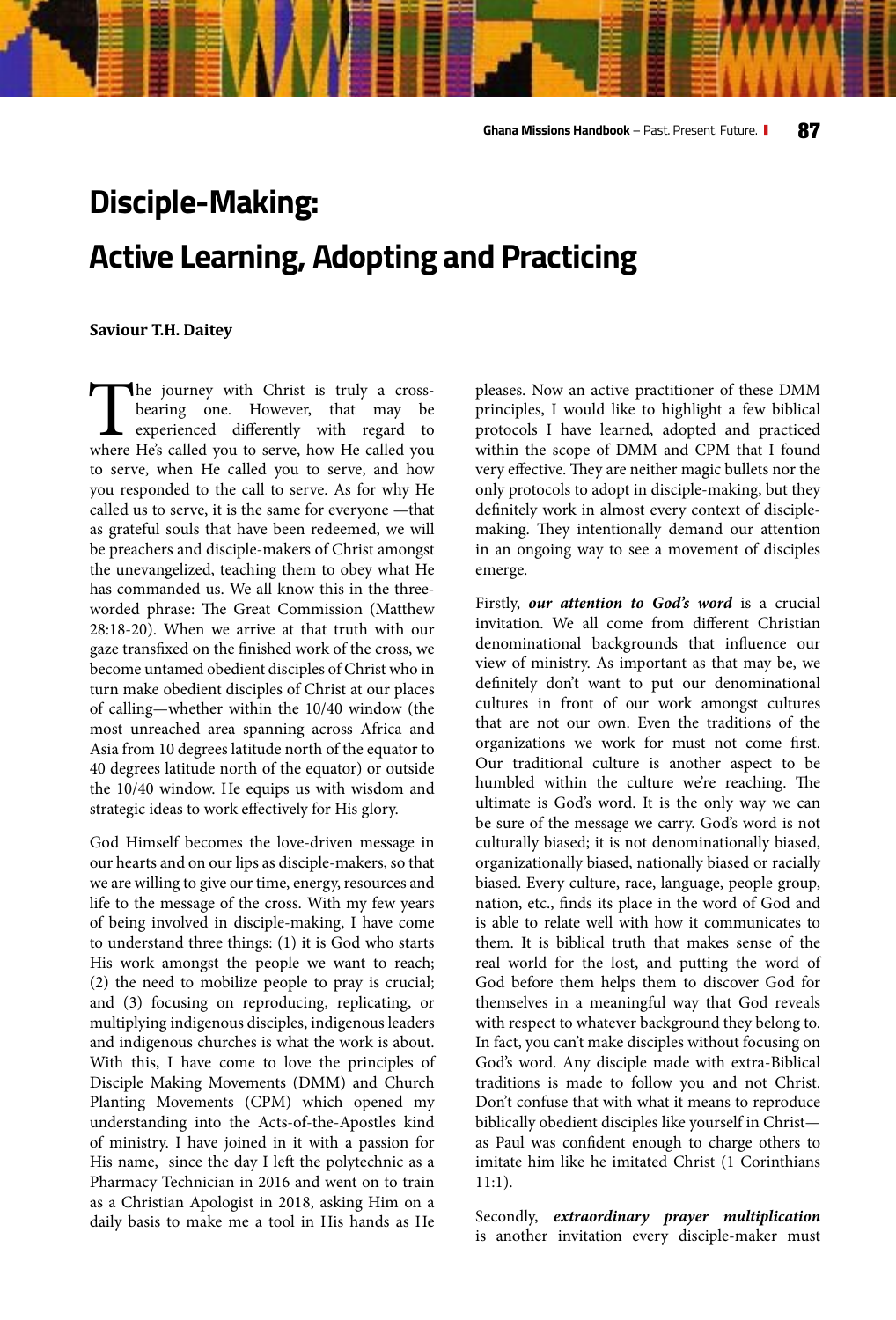adopt and practice. This does not mean clever prayer verbiage or wording, how many hours you can pray in tongues or plain language, or how loud you can pray. It also does not mean standing in the public square to perform any prayer gymnastics no one has ever seen. It is all about developing a prayer network of friends, families, churches or ministries to be praying for you, and your work amongst the unreached. These are prayer partners you intentionally connect with to be praying for you, and whom you have encouraged to invite others within their circle of friends, families, churches and ministries to join in prayer—as many as the Lord of the harvest gives you. Extraordinary prayer is a driving force for disciple-making movements to happen, for miraculous encounters especially in places tagged as hard grounds, and for us to endure persecution and hostility and overcome spiritual battles. Usually, as a disciple-maker I need to know where I am going and call for prayer. I need to know ahead how to get to the targeted people that I want to reach and call for prayer. I need to know and understand what I am doing and request for prayer. I need to know who is praying so I can communicate with them regularly for updates and also factor in when to engage in prayer myself on a regularly basis. We all need to be prayed for by others regularly, that God would give us the right words so we can boldly explain His mysterious plan that the Good News is for Jews and Gentiles alike (Ephesians 6:19).

Third is the adventure of *practical evangelism*. You already put your focus on what God's word says, and considered multiplying your prayer network. It is now time to go out amongst the lost for active evangelism. If that means going to your colleague at the workplace or at school, or to that next door neighbour, or the woman who sells beside you in the market, or the gentleman you bumped into during a sports game, that particular area in your city, the people group within your region, country, continent or across the ocean— it is time to reach out to them as the Lord leads.

Fourthly, it is very important to see the people you have reached *start the journey of discovering God for themselves* in the pages of the Bible. In a case where the disciple-maker is focused on movements, you want to see discovery groups started immediately. Families and friends begin to meet together to discover biblical stories and as they go on to share these stories with non-members of their groups, they make the effort to initiate discovery groups for

others. When that chain of multiplication goes four generations deep, you are sure that God is causing a movement amongst them. If these smaller groups begin to observe baptism, communion and regular fellowship with leaders from amongst them, then you know that a church has started. These smaller discovery groups or Discovery Bible Study (DBS) groups have been the basic blocks for the local and home churches we have planted in our journey so far amongst some of the Islamized tribal groups within West Africa.

Fifthly, it is very important to come up with a *vision for reaching the lost.* It is definitely God's vision that you want to see and go along with. In our journey as disciple-makers, we always make a conscious effort to help the people we are reaching to also cast the vision of reaching their own people or next door tribes. Vision casting is also important when you and your mission organization are mobilizing passionate believers to journey with you on the field. It also helps you to significantly assess your work. Vision casting puts us on the page of accountability.

Sixthly, as an outsider who was trained to reach the people you're now working amongst, it is now your turn to train other believers within that people group to go and reach other lost people that they can also obediently disciple and train for the work of the gospel. Paul writes, *"You have heard me teach things that have been confirmed by many reliable witnesses. Now teach these truths to other trustworthy people who will be able to pass them on to others" (2 Timothy 2:2).* This equally means training other believers within your culture, organization or denomination who would also go out to obediently reach the lost and train reliable believers.

Last but not the least, as a disciple maker, you have to consistently go on to intentionally *coach the people you are discipling.* You don't stop coaching other disciple-makers, leaders of DBS groups, leaders of local or home churches planted, etc. It may be time for you to move on but you don't leave or cut connections with the previous destination. No matter how difficult it may seem, you still have to find a way of staying in touch with them for as long as the Lord enables you. I feel on-going coaching is the part of disciple-making that I enjoy best. It gives us, both the mentor and the mentee, the opportunity to have a deep Christian fellowship that shapes our lives to reflect Christ.

I believe every disciple-maker should contextually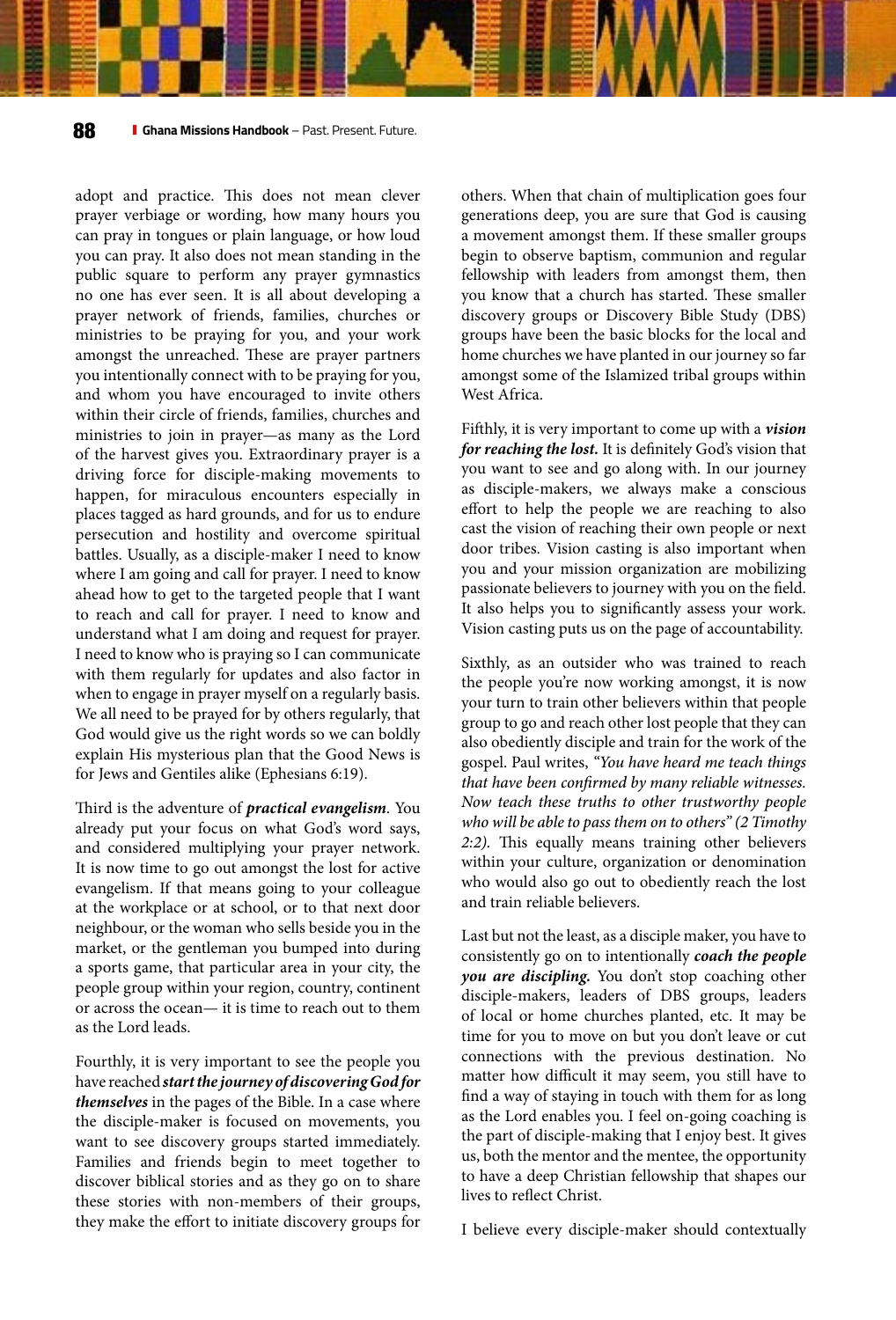learn the biblical principles, adopt the biblical principles and practice the biblical principles of disciple-making. Journeying with the Lord within the biblical scope of disciple-making as a young man, I have celebrated, in Christ, the discovery groups started, the people baptized, the local and home churches started and the believers trained and coached. I have also mourned, in Christ, the frustrations and discouragements, the failures in other places, the hostile teeth that were gnashed at me and the rejections that I faced, the thought of disappointing my ageing parents by not working to support them after my schooling and the countless moments of battling attacks and temptations from the enemy of my soul. Yet, it is in my joy and mourning that I keep my gaze fixed the more on the finished work of Christ on the cross, so that by allowing Him to shine through me, others from different cultures, nations, races and languages may also know Him and experience the power of His resurrection. This is where our Lord Jesus Christ brings meaning to what it means to be loved by God, forgiven by God, justified by God, and redeemed by God for His eternal joy.

**Ghana Missions Handbook** – Past. Present. Future. **89**

**Daitey Saviour Tulasi Humphreyson** is a field Missionary actively involved in Disciple Making Movement (DMM) and Church Planting Movement (CPM) amongst some of the unreached and unengaged people groups of West Africa. Born and raise in the Greater Accra Region of Ghana, he holds a Higher National Diploma (HND) in Pharmacy Technology from the Kumasi Technical University, Ghana; Certificate in Theological Studies from Wycliffe Hall,



University of Oxford, United Kingdom and Certificate in Christian Apologetics from the OCCA Oxford Centre for Christian Apologetics, United Kingdom.

He currently partners in ministry, within the 10/40 Window, with The Discover Network (TDN), UK; Operation Serve (OS), Ghana;

Excellent Youth Outreach (EYO), Ghana and OneWay Africa, Ghana.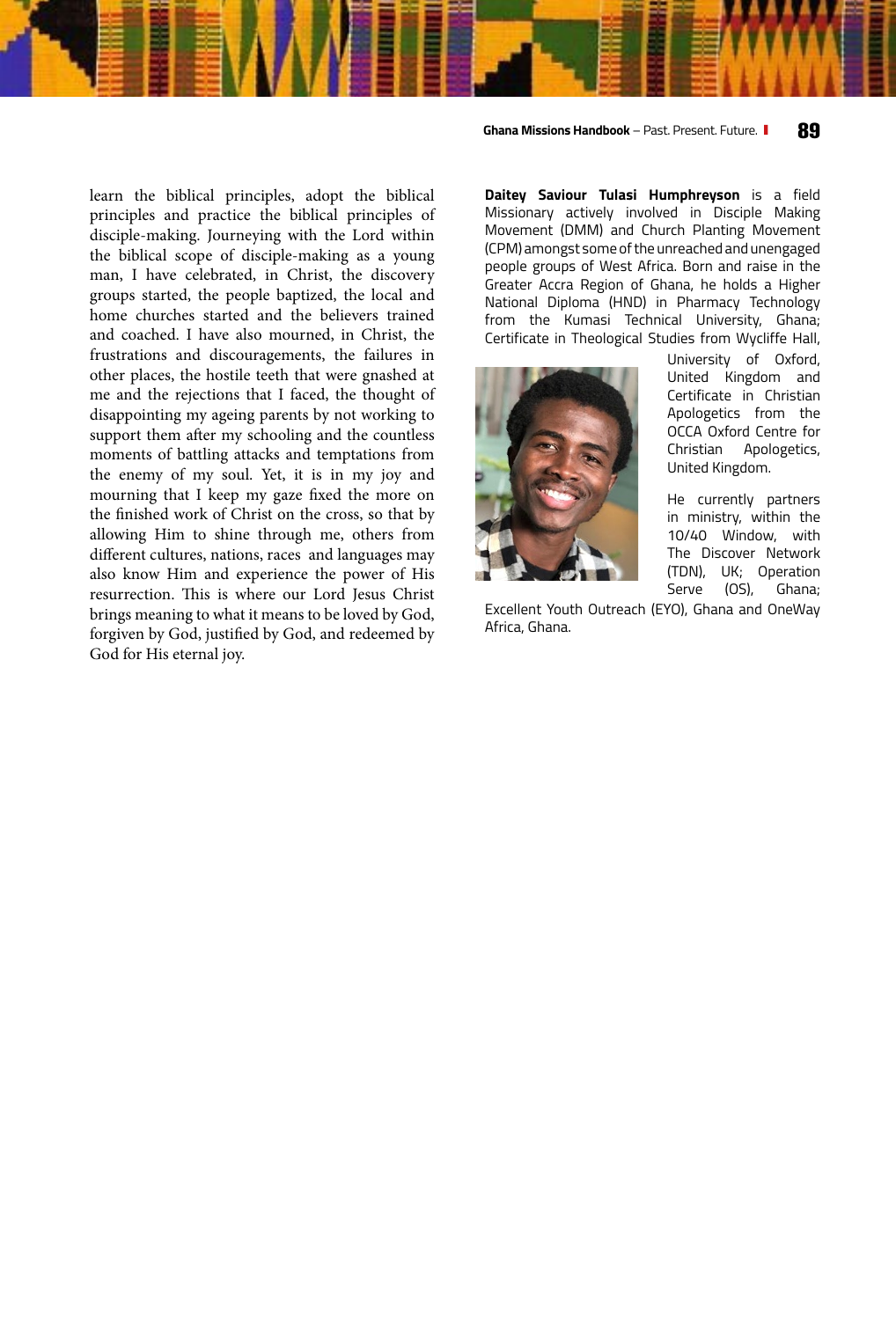### **THE FORGOTTEN ONES; MUSINGS OF AN MK.**

#### **By Ophilia Nartey**

**M** issions is said to be "the heartbeat of God". In Matthew 28:19-20, Jesus gave to know as the great commission. He told them, "Go God". In Matthew 28:19-20, Jesus gave His disciples the assignment we've come ye therefore, and teach all nations, baptizing them in the name of the Father, and of the Son, and of the Holy Ghost: Teaching them to observe all things whatsoever I have commanded you: and, lo, I am with you always, even unto the end of the world. Amen". In the bid to obey this command of taking the gospel to all the corners of the world, missionaries emerged. We see the Apostles, being the earliest missionaries, and their journeys and stories recorded in the book of Acts. As the Gospel was being taken to other countries and continents, the need for more labourers was greatly felt. Also missionaries needed their immediate families with them since they were staying on mission fields for years at a time. This led to missionaries taking their families along with them to the mission fields, to serve as labourers in God's vineyard and to reduce incidences of loneliness and depression for missionaries. Missionary kids, or MKs for short, had to move along with their parents to whichever mission field God was leading them to. They mostly have no choice in the matter.

Missionary kids (or MKs) are the children of missionary parents, and thus born and/or raised abroad (that is, on the "mission-field"). They form a subset of third culture kids (TCKs). Third Culture Kids (or TCKs), a term coined by US sociologist Ruth Hill Useem in the 1950s, is a term used for children who spend their formative years in places that are not their parents' homeland, raised in a culture other than their parents' or the culture of their country of nationality, and also live in a different environment during a significant part of their child development years. They typically are exposed to a greater volume and variety of cultural influences than those who grow up in one particular cultural setting. This includes Missionary Kids, military children, children of diplomats, among others.

Missionaries' kids (MK or third-culture kids, TCKs) are extremely important members of the missionary team although often not recognized as such. Some are born on the mission field, others not. But most spend their formative years on the mission fields. They get involved in their parents' ministry from a tender age, mostly with no choice. Due to this, most missionary kids do not remember specifically when they came to Christ. There is no dramatic "come to Jesus" moment. In recent times though, missionaries are making the effort to make their children accept Christ rather than just assuming they're Christians because of their background.

Some MKs do not know their extended family members. Most missionary kids don't go to their home countries or even towns till they're done with high school.

The problem with having to grow up in a different country is the continuing trauma of not quite belonging anywhere. When the MK is serving with his parents, he is singled out as a foreigner, but when he returns to the home country he may not feel at home and may have difficulty fitting in. A 16year old MK I spoke to said, "We're often given an extra title whenever we're introduced as the kid who grew up in that country or village" or "the child of this missionary". Sometimes, all we want is to feel normal, to feel we belong, not a specimen on show especially when we return to our sending church". Most people don't realize this and they sometimes think the MK is just not trying to fit in. The cultureshock sometimes is extremely great. The MK has to accept or at least tolerate different ways and customs and be willing to adapt. Language may also be a problem. A 26year old MK who was asked why he couldn't speak his native language said, "learning new languages every time our parents move makes it difficult to learn our native language. I can speak 5 different languages fluently, but I'm now trying to learn my native language". Most MKs are fluent in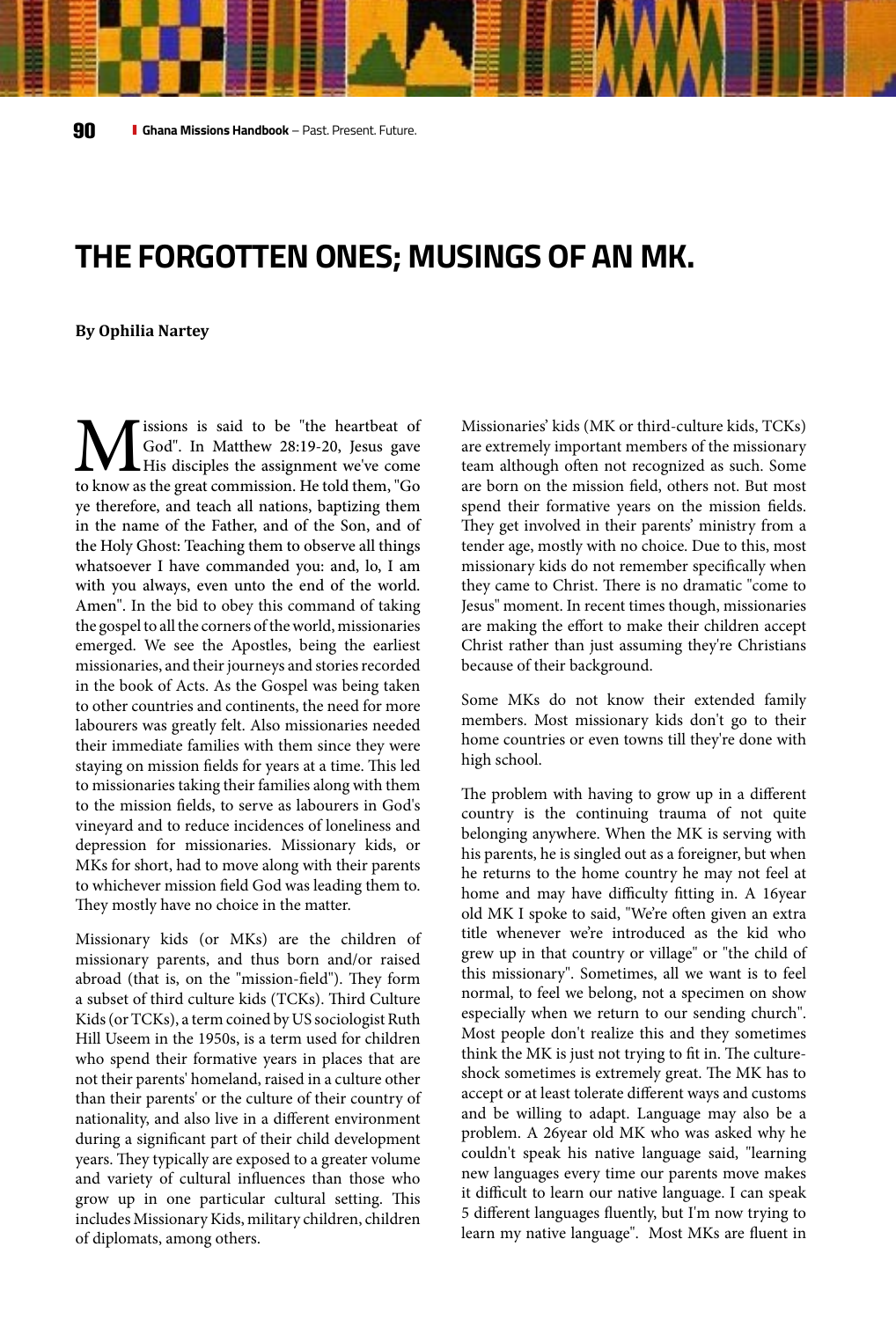**Ghana Missions Handbook** – Past. Present. Future. **91**

several different languages but cannot speak a word of their mother-tongue. Being able to cope with a new environment and culture is a great challenge to the MK. "It took me two years to realize my parents had no plans of returning to our home country anytime soon and I had a bad attitude for a long time after that. I had no friends there and I didn't like the foods we were given. I remember once rejecting food I was given by a boy who was trying to be my friend and how the boy ran away crying. To my little mind, I wasn't a beggar. But in his culture, I had insulted him in a great way. The differing culture was a lot to take in, but after a while, I got used to it and didn't want to leave when my parents wanted to." This was from a 34year old MK.

When asked if we'll follow in our parents' ministry footsteps, many of MKs will awkwardly stammer our way through an answer before looking for the nearest exit. We feel pressured to say yes, and inexplicably guilty if we give an adamant 'no' but we also know that a weak maybe just doesn't cut it. Travelling a lot and experiencing different cultures make some MKs adventurous and love travelling. Some others though are just plain tired of travelling and adventures. Also, living, eating and breathing missions for most parts of our lives makes MKs either deeply interested in missions or wanting to have nothing to do with missions. For those interested in missions, most of them have no interest in serving on a mission field. Majority just want to support missionaries on the field because they believe they have a better understanding of the needs of missionaries and their families. The problem though is that when MKs interact with other missionaries or Christians, the question of whether or not they want to be a missionary almost always pops up. "I'm tired of the looks I get when I say I don't want to be a missionary. I haven't betrayed God or my parents. No, I don't have a reason for wanting to be a doctor rather than being a missionary. People find it difficult to understand that and they try to make me feel as if I'm running away from God's calling for me", said a 23year old MK. A 17years old MK said, "I have no problem with being a missionary if God wants me to be one. I just have a career I want to go into. I'm not running away from missions. Even now, professionals are needed more in missions as they can easily enter into some closed countries. God might use my career for His work". An 18years old MK said, "you have every right to ask us what career we're interested in, but, please, try to avoid making us feel like missions is the only correct answer. Every calling from God has

dignity and purpose. You don't need to add missions into the future career question. If we truly do want to go into ministry, have no doubt that we will tell you!". Some MKs have no problem with short term missions and even working administratively for a missions' organization. Most just don't want to be full time missionaries on the mission fields. In recent times though, most MKs are becoming missionaries and this is becoming a source of encouragement to the parent missionaries that their children are taking over from them.

Due to the nature of the missionary work, some MKs feel their parents' ministry is more important than them. Thankfully, this isn't an issue I've ever encountered in my own home. But I have known many MKs that do struggle with a sense that, when it comes to their parents' ministry, they take the backseat. Many MKs have seen ministry take precedence over family dinners, vacations, sporting events, even illnesses. They feel guilty asking for more time from their parents, even though that's all they really want. They feel like they're asking their parents to choose between God's calling and their own kids. Oftentimes, this guilt leads to MKs resenting their parents' ministry. A 34year old MK had this to say "If you are the parent of an MK, show us that family comes before ministry whether by simply asking us the hard questions or visibly putting your work aside for us. You may not like the honest answers we give, and it may be hard to say 'no' to ministry at times; but it will prove to us that we really do take top priority". A 13year old MK I spoke to said "I just want to know that I'm more important to my parents than their ministry. I'm not trying to make them choose between me and God, because God will surely win. I just need their time and attention. Sometimes I rebel just to get their attention, but they often times do not even notice it". A 15year old MK said, "Sometimes I struggle to remember I have a life of my own. Everyone associates me with my parent's ministry, not as a person on my own. I have my own interests, hobbies, dreams and plans, outside of my parent's missions. I just want to be treated like a regular teen, not treated in the light of my parent's work. I'm tired of having to answer questions on my parent's work when I just want to talk of other things".

On the issue of marriage, though some MKs have no qualms about marrying a missionary, a vast majority are just not interested in marrying missionaries. "I have no problem with marrying a fellow MK. In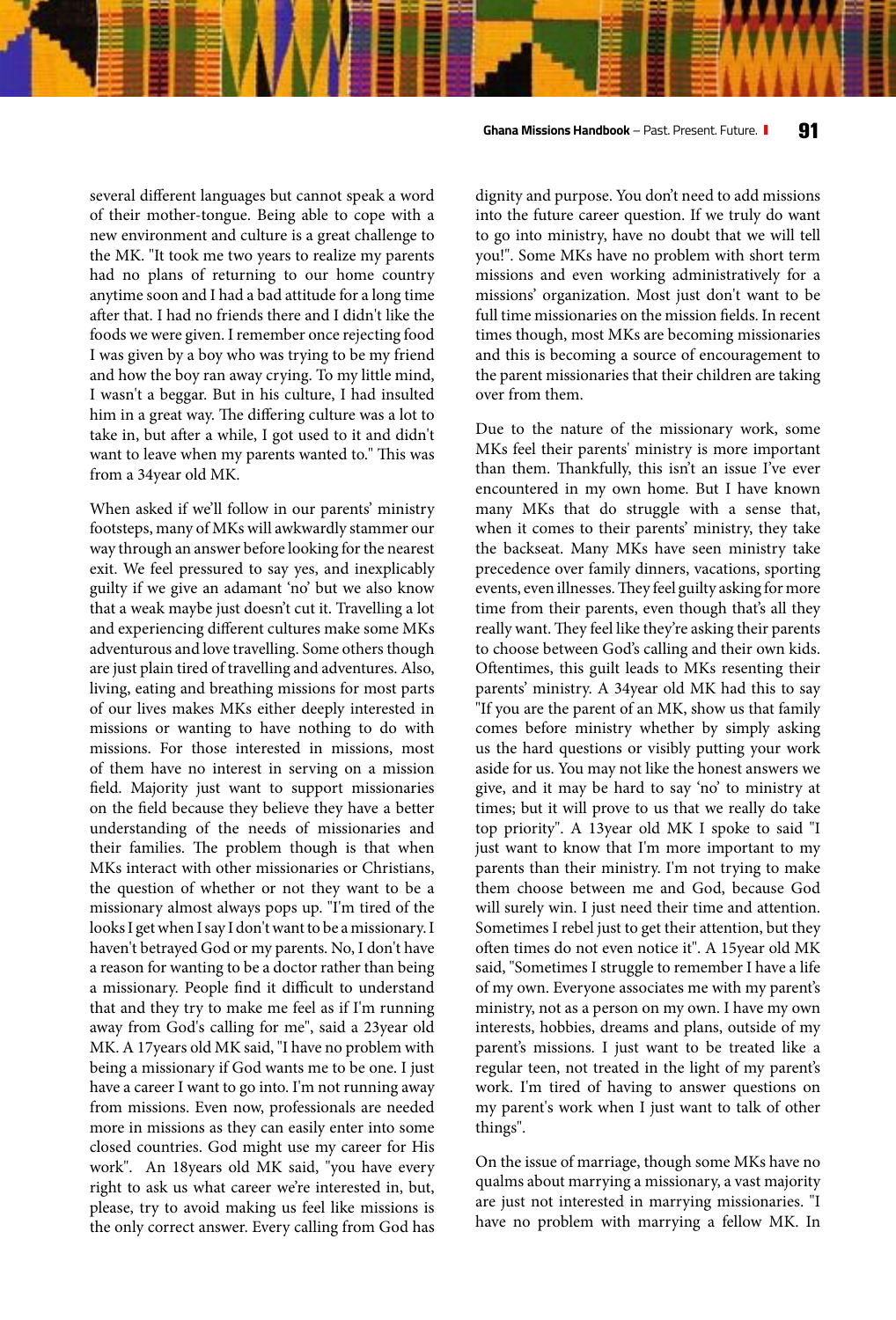fact, I'll prefer that since he'll understand me better due to our similar upbringings. As for marrying a missionary, it will be very difficult for me to agree to that", said a 19year old MK. Another MK said, "missionaries are the only uncles and aunties I know. Their children are my cousins. Since I can't marry my cousin, I can't marry an MK. For a missionary, I might consider it because they are very stable and are content with Christ, and that's enough for me". A 26year old MK said "Growing up, I didn't want to marry a missionary but now, I'm open to the idea". "I never wanted to marry a missionary or an MK growing up. I was running away from everything and anybody related to missions but hey, I'm married to a missionary and serving as a missionary now, and I wouldn't ask for anything different". Some MKs also said they'll like to marry missionaries, but only if things are put in place to give their children who will also be MKs, a life other than the one they had growing up.

Even though missionary kids grow up in a Christian atmosphere, it's not uncommon for them to struggle with their faith. When it comes to reaching the lost, few people think of missionary kids. After all, their parents are the ultimate Christians, right? The MK status as super Christian offspring can be exactly what hinders them from becoming devout believers themselves. They've gotten used to burying things, because it looks bad for their family if they're obviously having a problem with something. And what could look worse than an MK having doubts about God? When MKs struggle with their faith, many would rather pretend than reach out for help. "Growing up on a mission field and seeing the sufferings of some people, I had lots of questions about God. Was He real, does He really love everyone? If He did, I wasn't seeing it that well. I stopped believing in God at a point but I kept up the religiousity because I didn't want my parents to know. I just didn't know how they'll take it. God reached out to me though in my early 20's and my faith is stronger now due to that experience", said a 40year old MK. "Losing my mother on the mission field made me question the existence of God. If after all she was doing for God, He couldn't answer our prayers and keep her alive, He really didn't exist or love my family. I couldn't tell anyone how I felt, most especially not my dad. It was years later after I had rebelled and walked away from the Christian faith, proclaiming myself an atheist, that God made me see the clear picture and I realized He loved me and had my family's best interest at heart. I'm now a

missionary myself and God keeps showing me the bigger picture as I walk closely with Him each day", another MK, 34years old, said. "I know firsthand, how easy it is for MKs to fall away from the faith. I've also seen the statistics. So that's the thing I pray most, that they'll be rooted and established and be able to weather the storms that are coming without giving up their faith", an MK, now missionary said.

Due to constant changes and moves, MKs may 'lose' friends and have to cultivate new friendships much more often than their peers at home. Some grow reluctant to establish meaningful relationships and withdraw in despair. Some become selfproclaimed loners and some have commitment issues in relationships. "I realized I had no friends, not because people didn't try to include me or befriend me. It was because I had shut myself off to friendships. After moving 5 times in 12years, I didn't see the need to make any more friends since I will be told to move before I knew it", a 15year old MK said. "I was in a boarding school for missionary kids from the time I was 3years old. I had a lot of friends who were MKs. Joining my parents on different mission fields from the time I was 11years old made me lose touch with my friends. it was difficult making new friends and I mostly kept to myself especially when we moved to new locations. Within the past 3years, I've been able to reconnect with my old MK friends and it's been great. I'm learning to open up more, rather than bottling up all my feelings" said a 25year old MK.

Many MKs have been raised on limited financial resources (by home-side standards), yet may have lived in very undeveloped countries where they may even have felt rich. This has an effect on the MKs view of wealth. For me, growing up, I remember asking my parents for things and being told to pray about it. That deepened my faith in God. It was amazing praying for a need or even a want sometimes, and seeing how God miraculously provided it. There were times though that I didn't get what I wanted, but I believed He had something better for me. "The hardest part about being an MK to me was not having everything I needed when I needed it. There was almost always little money at home so needs were prioritized in order of deadlines. Things like new clothes, phones and others just didn't meet the cut. Having to wear people's used clothes which they donated was one thing I didn't like. I was wearing clothes that were out of season all the time. I sometimes just craved for something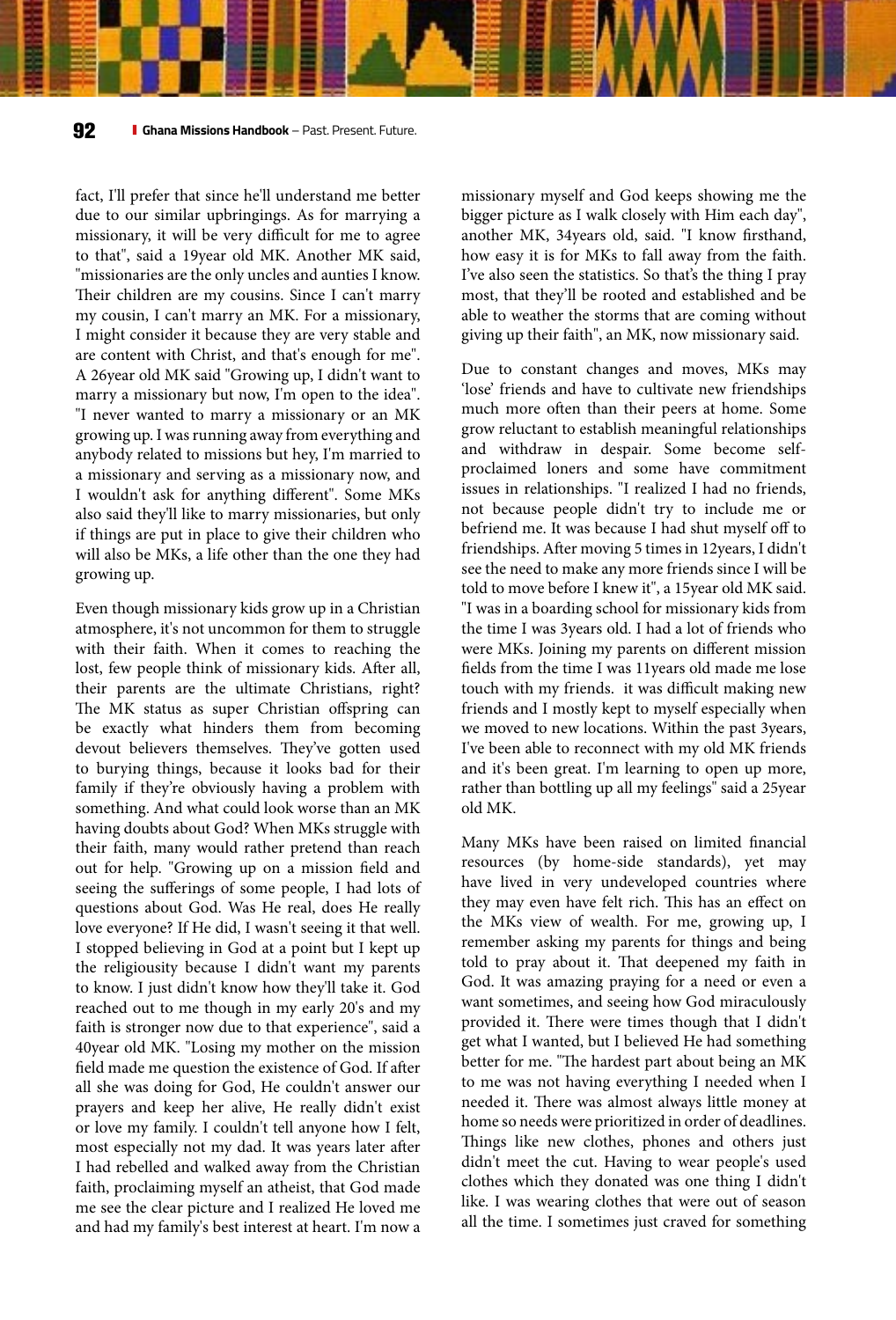#### **Ghana Missions Handbook** – Past. Present. Future. **93**

new" said a 23year old MK. "I was bitter at the lack of 'things' while growing up; and financial limitations as a kid caused me to make personal wealth my life goal. I just wanted to be rich and have nothing at all to do with missions because that meant poverty. I'm a missionary now, and God has taught me to be content with whatever I have, even though He is always faithfully providing for my needs", a 34year old MK said. "The most embarrassing moment for me as an MK was going to a church in my "brand new clothes" only to hear a child ask another if that wasn't his clothes" said a 13year old MK.

In conclusion, MKs, though not missionaries, are largely involved in their parents' work. They actively take part in reaching out to the lost from a tender age. When praying for missions and missionaries, don't forget to say a word of prayer for their children. Pray that they'll be deeply rooted in their faith, and won't stray from God. Aside praying, you can also encourage them and support them in any way you can.

Reference: Some MKs from Africa

**Ophilia Nartey** is a Missionary Kid (MK) who interacts with lots of African MKs across the globe. A graduate of the University of Ghana, Ophelia is a prolific writer who recently joined the Voice of Mission Team.